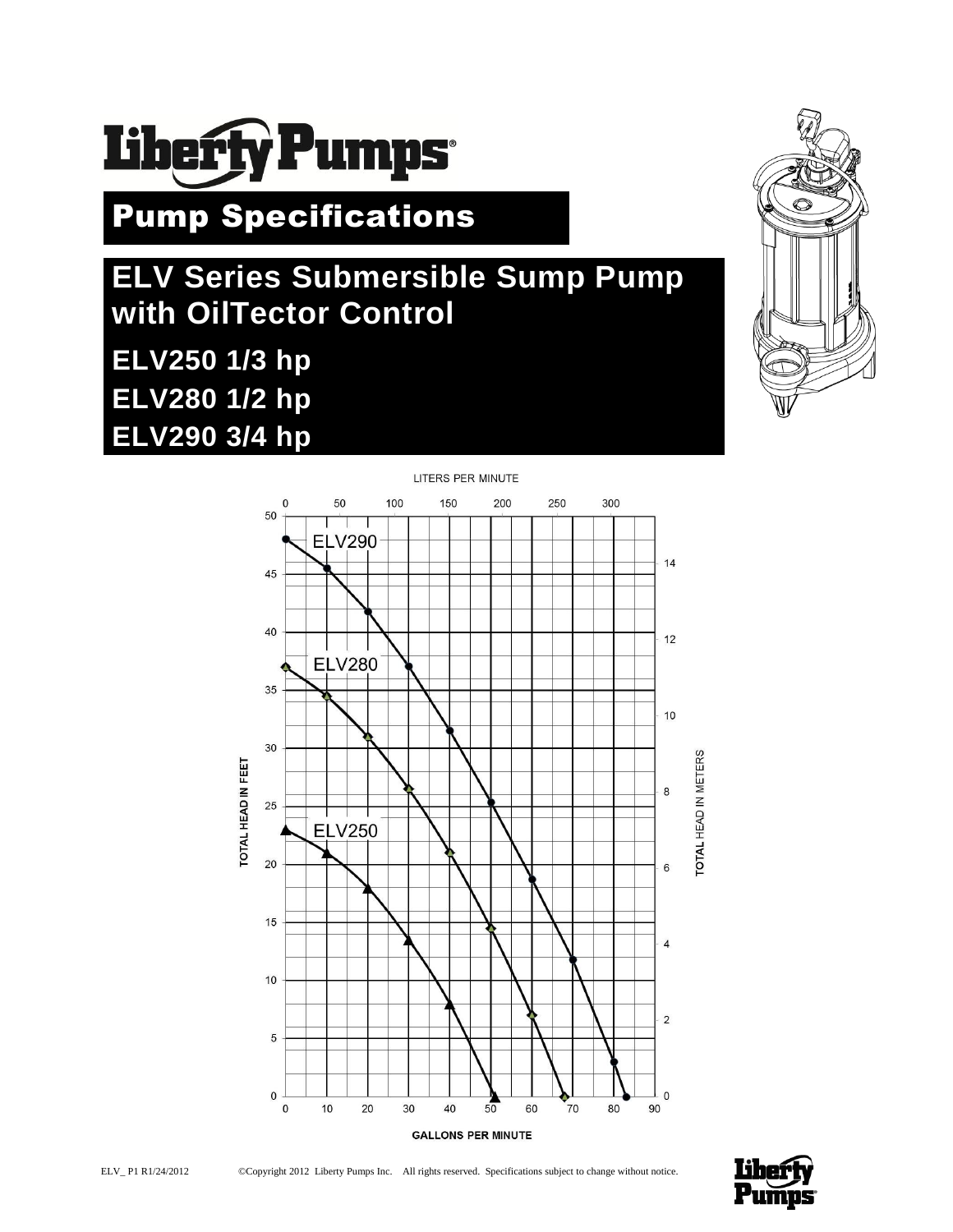# ELV280 Dimensional Data



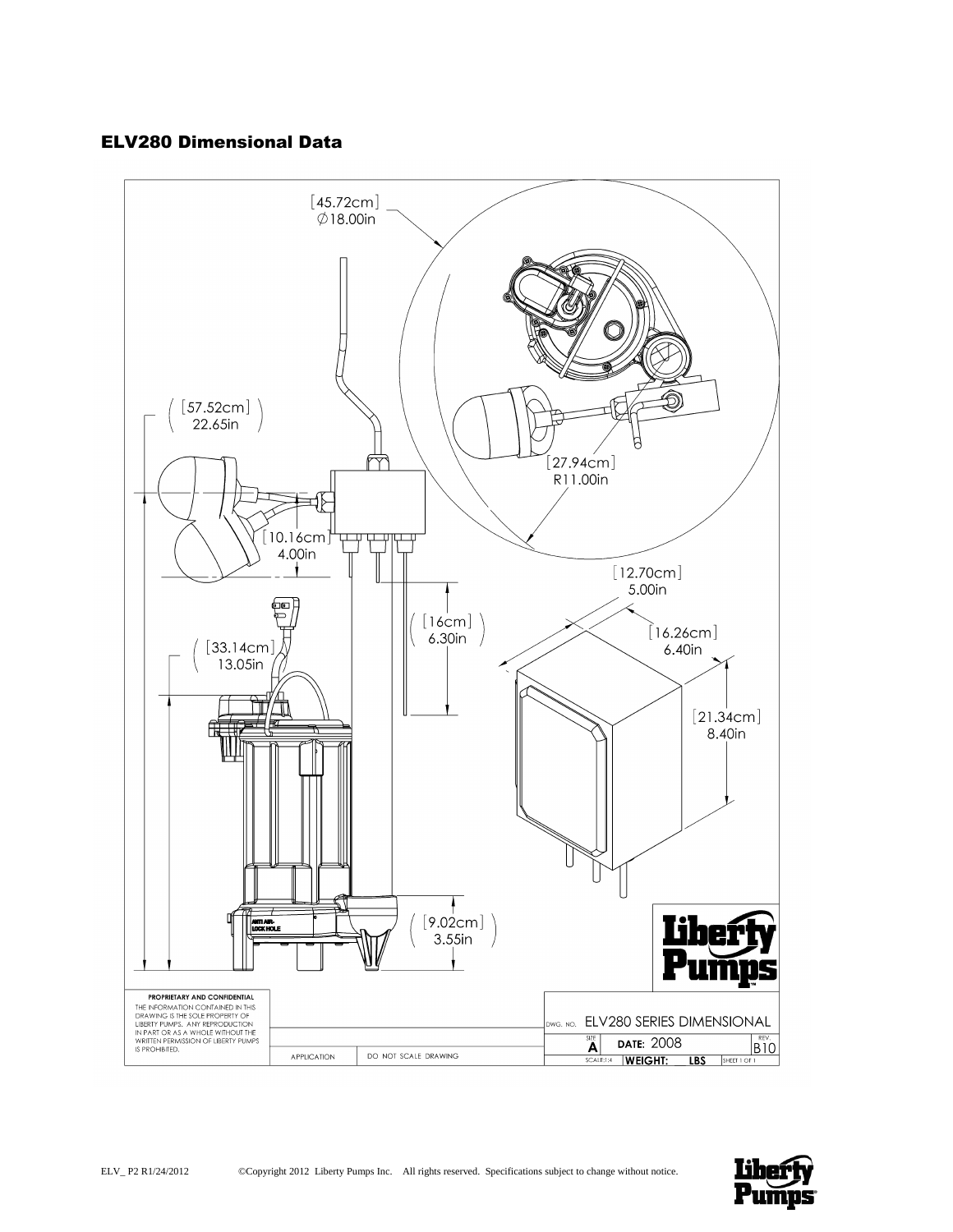# ELV250 Dimensional Data



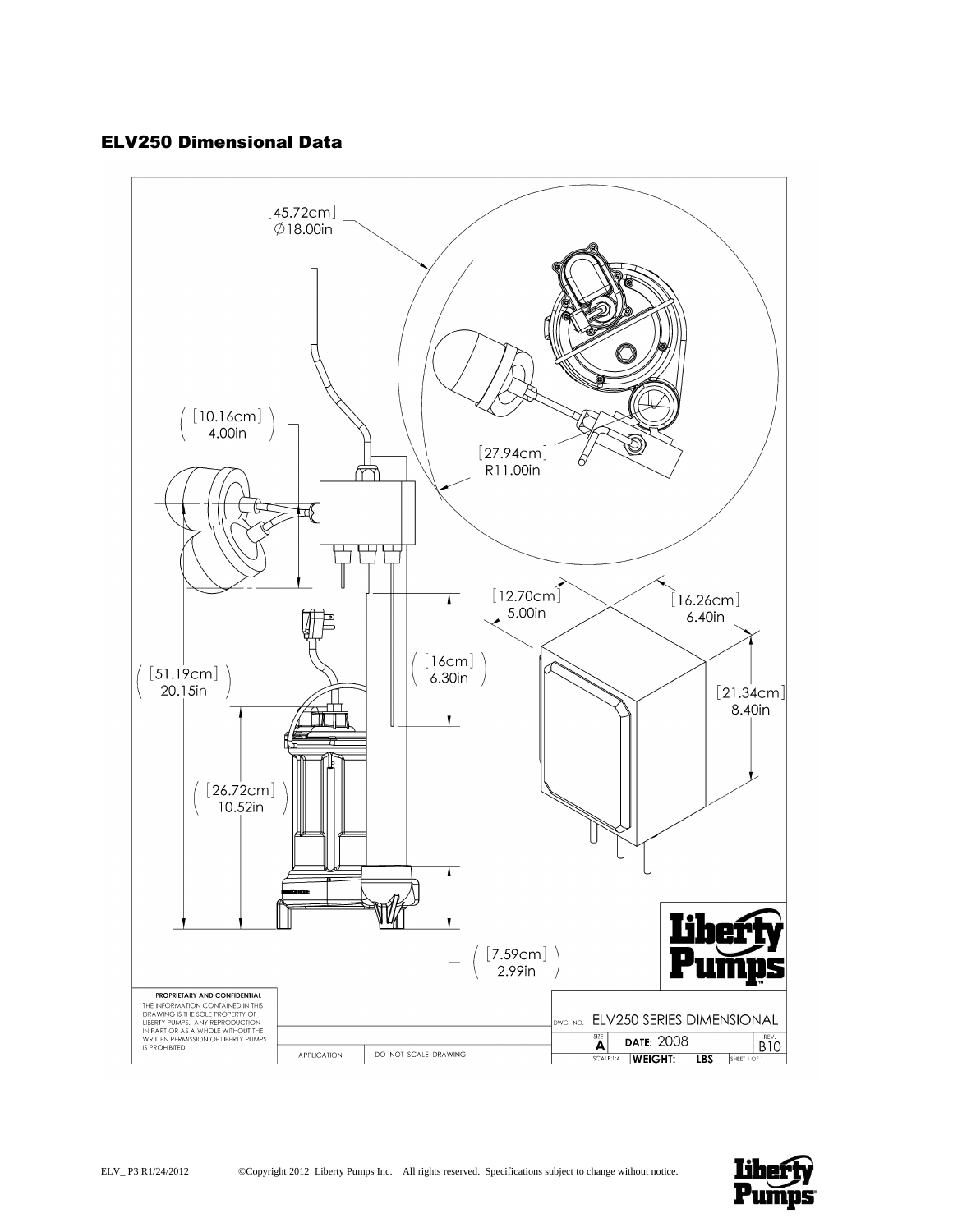# ELV290 Dimensional Data



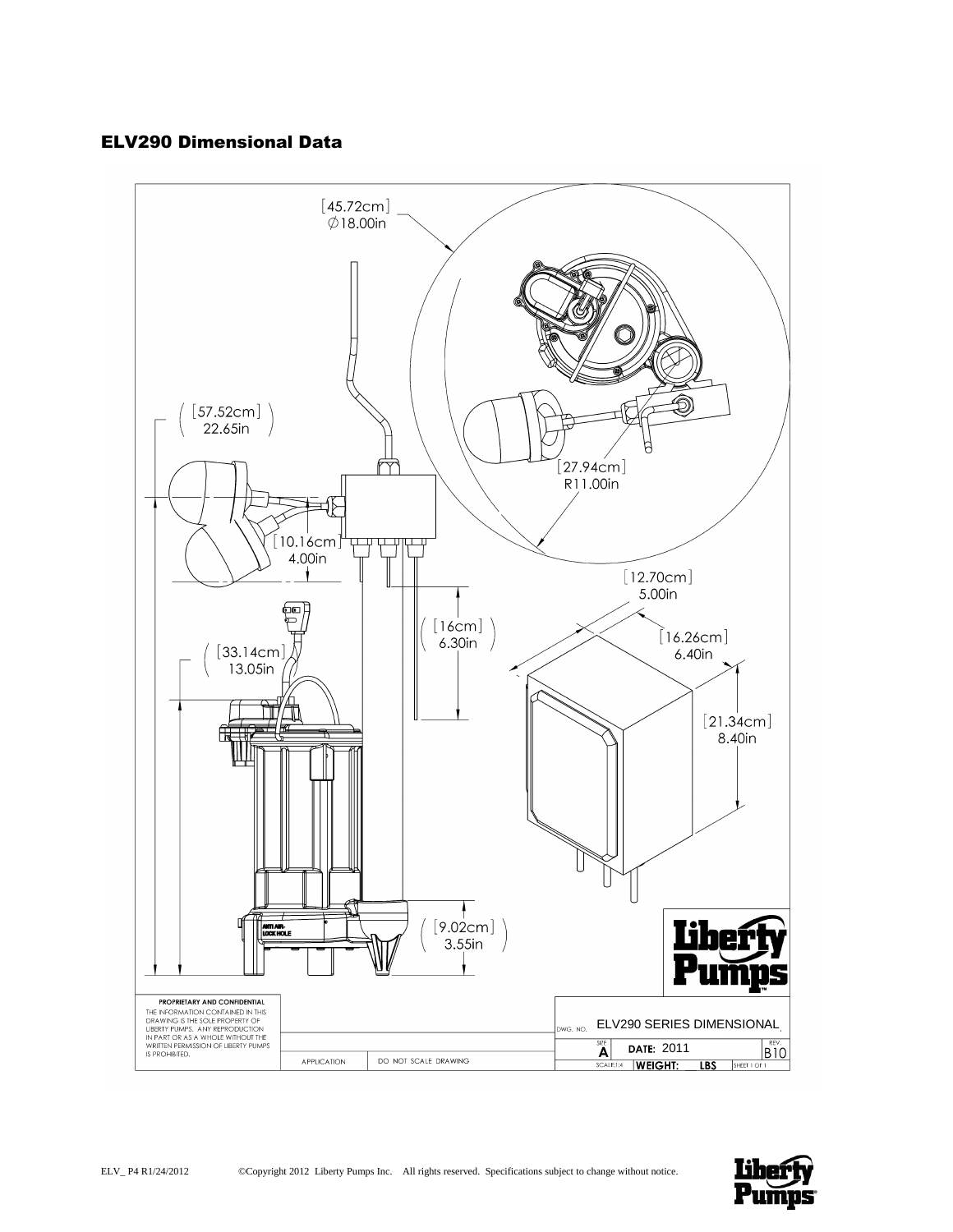# ELV-Series Electrical Data

| <b>MODEL</b>  | <b>HP</b> | <b>VOLTAGE</b> | <b>PHASE</b> | <b>FULL</b><br><b>LOAD</b><br><b>AMPS</b> | <b>LOCKED</b><br><b>ROTOR</b><br><b>AMPS</b> | <b>THERMAL</b><br><b>OVERLOAD</b><br><b>TEMP</b> | <b>STATOR</b><br><b>WINDING</b><br><b>CLASS</b> | <b>CORD</b><br><b>LENGTH</b><br>FΤ | <b>DISCHARGE</b> | <b>AUTOMATIC</b>         |
|---------------|-----------|----------------|--------------|-------------------------------------------|----------------------------------------------|--------------------------------------------------|-------------------------------------------------|------------------------------------|------------------|--------------------------|
| <b>ELV290</b> | 3/4       | 115            |              | 10.4                                      | 24                                           | 120°C/248°F                                      | B                                               | 25                                 | 11/2             | YES W/<br><b>CONTROL</b> |
| ELV290HV      | 3/4       | 208-230        |              | 5.3                                       | 13                                           | 105°C/ 221°F                                     | B                                               | 25                                 | 11/2             | YES W/<br><b>CONTROL</b> |
| <b>ELV280</b> | 1/2       | 115            |              | 8.5                                       | 23                                           | 105°C/221°F                                      | B                                               | 25                                 | 11/2             | YES W/<br><b>CONTROL</b> |
| ELV280HV      | 1/2       | 208-230        |              | 4.6                                       | 12.5                                         | 105°C/221°F                                      | B                                               | 25                                 | 11/2             | YES W/<br><b>CONTROL</b> |
| <b>ELV250</b> | 1/3       | 115            |              | 5.2                                       | 8                                            | 105°C/ 221°F                                     | B                                               | 25                                 | 11/2             | YES W/<br><b>CONTROL</b> |

# ELV-Series Technical Data

| <b>IMPELLER</b>                                              | <b>VORTEX ENGINEERED POLYMER</b>                      |  |  |  |  |  |
|--------------------------------------------------------------|-------------------------------------------------------|--|--|--|--|--|
| <b>SOLIDS HANDLING SIZE</b>                                  |                                                       |  |  |  |  |  |
| <b>ELV250</b>                                                | $\frac{1}{2}$                                         |  |  |  |  |  |
| <b>ELV280, ELV280HV,</b><br>ELV290, ELV290HV                 | $\frac{3}{4}$                                         |  |  |  |  |  |
| <b>PAINT</b>                                                 | POWDER COAT                                           |  |  |  |  |  |
| <b>MAX LIQUID TEMP</b>                                       | 60°C/ 140°F                                           |  |  |  |  |  |
| <b>MAX STATOR TEMP</b>                                       | <b>CLASS B</b><br>130°C/266°F                         |  |  |  |  |  |
| <b>THERMAL OVERLOAD</b>                                      |                                                       |  |  |  |  |  |
| <b>ELV250, ELV280,</b><br>ELV280HV, ELV290HV                 | 105°C/221°F                                           |  |  |  |  |  |
| <b>ELV290</b>                                                | 120°C/248°F                                           |  |  |  |  |  |
| <b>MOTOR HOUSING/ VOLUTE</b>                                 | CLASS 25 CAST IRON                                    |  |  |  |  |  |
| <b>SHAFT</b>                                                 | <b>STAINLESS</b>                                      |  |  |  |  |  |
| <b>HARDWARE</b>                                              | <b>STAINLESS</b>                                      |  |  |  |  |  |
| <b>ORINGS</b>                                                | <b>BUNAN</b>                                          |  |  |  |  |  |
| <b>SHAFT SEAL</b>                                            |                                                       |  |  |  |  |  |
| <b>ELV250</b>                                                | ENGINEERED DOUBLE LIP WITH<br>STAINLESS STEEL SPRINGS |  |  |  |  |  |
| <b>ELV280 &amp; ELV280HV</b><br><b>ELV290 &amp; ELV290HV</b> | UNITIZED CERAMIC CARBON                               |  |  |  |  |  |
| <b>ELV250</b>                                                | 23 LBS                                                |  |  |  |  |  |
| ELV280, ELV280HV,<br>ELV290, ELV290HV                        | 30 LBS                                                |  |  |  |  |  |
| <b>MIN. SUMP SIZE</b>                                        | Ø18" X 30"                                            |  |  |  |  |  |

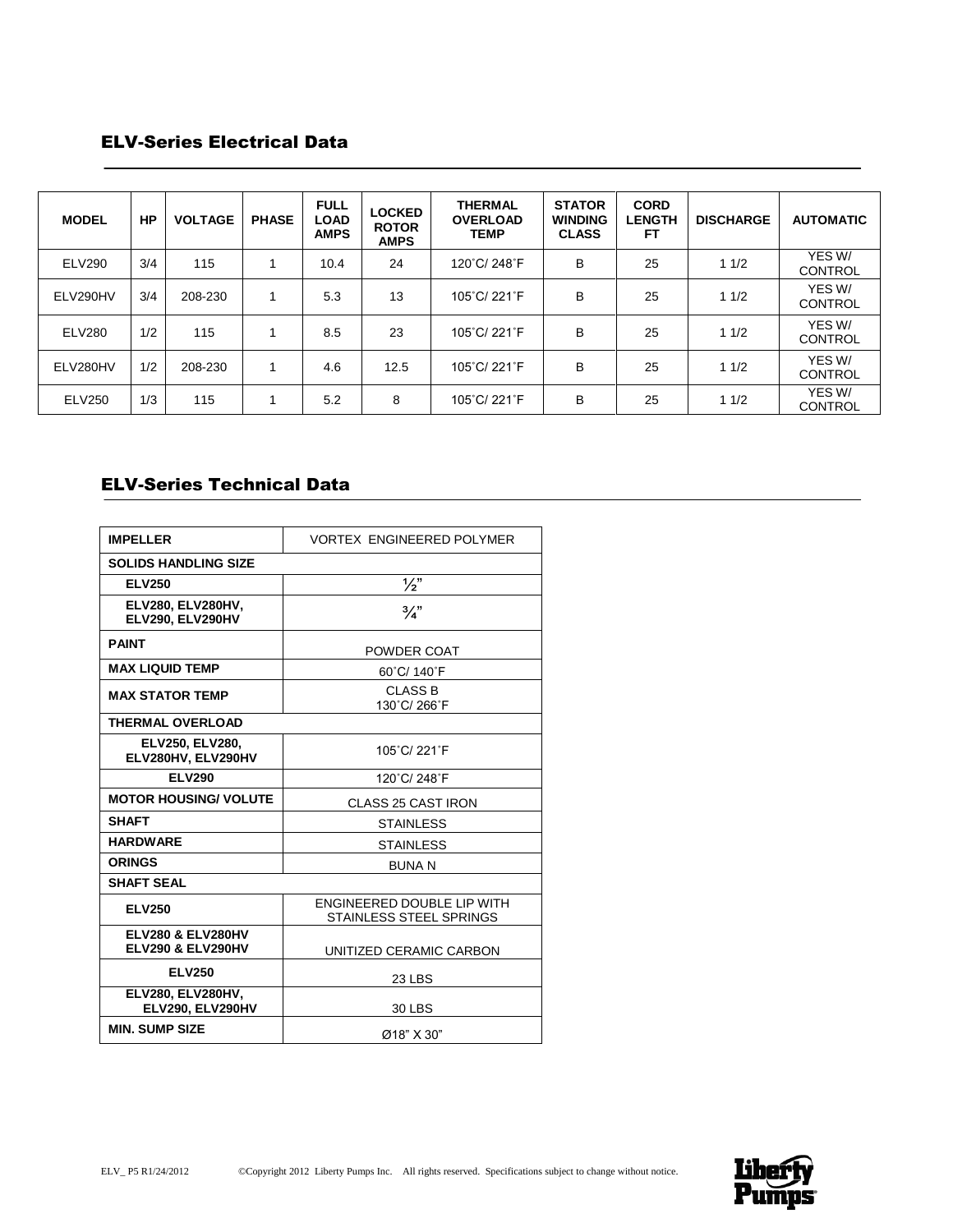# ELV-Series Specifications

## **1.01 GENERAL:**

The contractor shall provide labor, material, equipment, and incidentals required to provide (QTY) centrifugal pumps as specified herein. The pump models covered in this specification are ELV Series single phase pumps. The pump furnished for this application shall be model and  $\alpha$  as manufactured by Liberty pumps.

#### **2.01 OPERATING CONDITIONS:**

Each submersible pump shall be rated for \_\_\_\_hp, \_\_\_\_\_ volts, single phase, 60 Hz, & 3450 RPM. The unit shall produce \_\_\_\_\_G.P.M. at \_\_\_\_\_\_ feet of total dynamic head.

The submersible pump shall be capable of handling water with \_\_\_\_\_ solid handling capability. The submersible pump shall have a shut-off head of eet and a maximum flow of GPM @ 5 feet of total dynamic head.

#### The pump shall be controlled with:

The manual pump is connected to a control which has the ability to prevent oil from being pumped from the vault. This same control unit will activate an alarm when an oil "film" is detected or when a high water condition exits. The system will continue to monitor and remove water from the vault even if an oil condition is detected.

## **3.01 CONSTRUCTION:**



Each centrifugal sump pump shall be equal to the condinuity Certified ELV-Series pumps as manufactured by Liberty Pumps, Bergen NY. The castings shall be constructed of class 25 cast iron. The motor housing shall be oil filled to dissipate heat. Air filled motors shall not be considered equal since they do not properly dissipate heat from the motor. All mating parts shall be machined and sealed with a Buna-N o-ring. All fasteners exposed to the liquid shall be stainless steel. The motor shall be protected on the top side with sealed cord entry plate with molded pins to conduct electricity eliminating the ability of water to enter internally through the cord. The motor shall be protected on the lower side with a unitized ceramic/carbon seal with stainless steel housings and spring or engineered double lip seal with stainless steel springs. The pump shall be furnished with stainless steel handle.

#### **4.01 ELECTRICAL POWER CORD**

The submersible pump shall be supplied with a 25 feet of multiconductor power cord. It shall be cord type YELLOW UL 16-3 SJEOOW 300V 105°C, capable of continued exposure to the pumped liquid. The power cord shall be sized for the rated full load amps of the pump in accordance with the National Electric Code. The power cable shall not enter the motor housing directly but will conduct electricity to the motor by means of a water tight compression fitting cord plate assembly, with molded pins to conduct electricity. This will eliminate the ability of water to enter internally through the cord, by means of a damaged or wicking cord.

#### **5.01 MOTORS**

Single phase motors shall be oil filled, permanent split capacitor, class B insulated NEMA B design, rated for continuous duty. At maximum load the winding temperature shall not exceed 130 degrees C unsubmerged. Since air filled motors are not capable of dissipating heat they shall not be considered equal. The pump motor shall have an integral thermal overload switch in the windings for protecting the motor. The capacitor circuit shall be mounted internally in the pump.